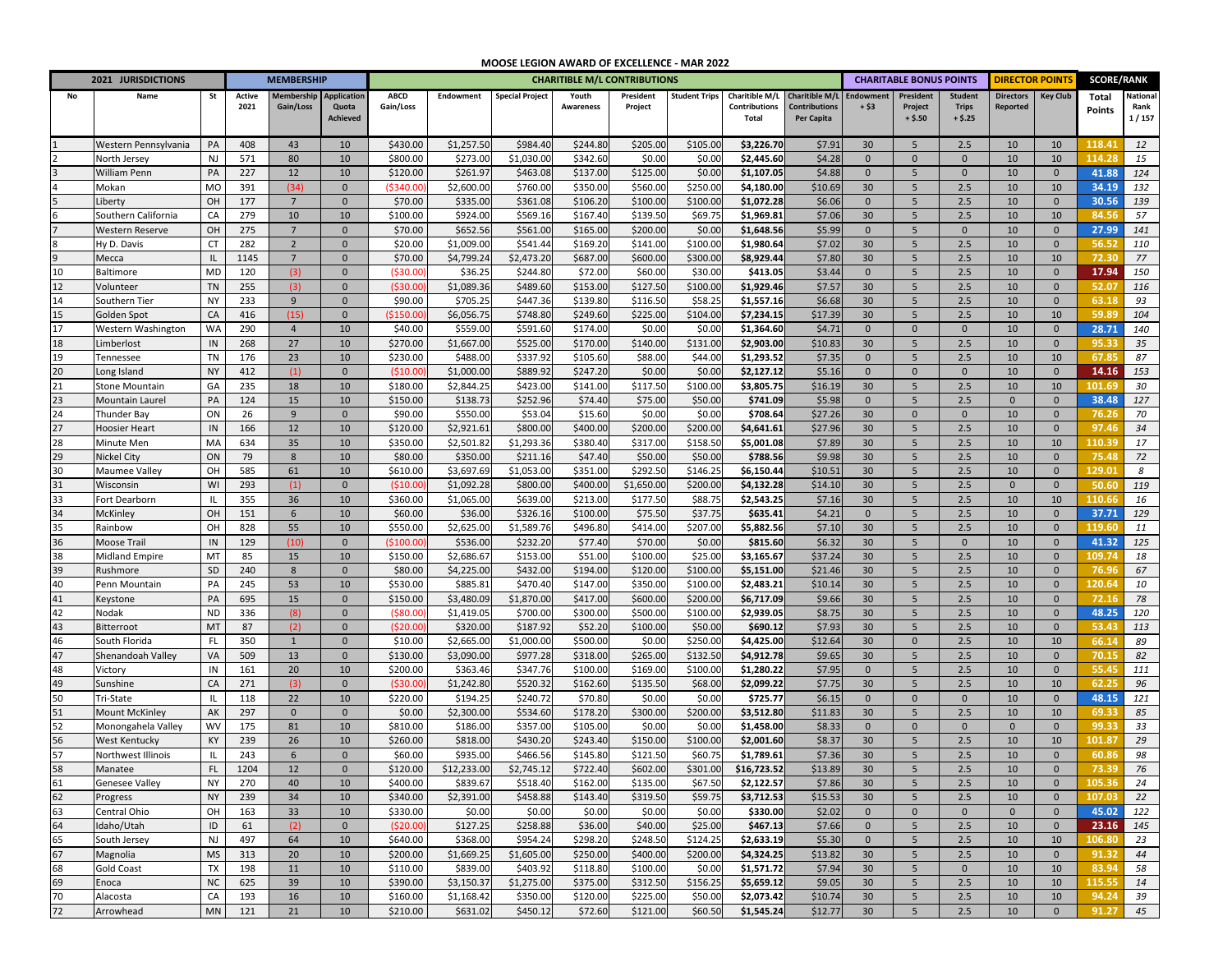| 2021 JURISDICTIONS |                                      |                 | <b>MEMBERSHIP</b> |                         |                          | <b>CHARITIBLE M/L CONTRIBUTIONS</b> |                          |                        |                     |                     |                      |                          |                                    |                    | <b>CHARITABLE BONUS POINTS</b> |                          |                     | <b>DIRECTOR POINT</b> |                 | <b>SCORE/RANK</b>       |
|--------------------|--------------------------------------|-----------------|-------------------|-------------------------|--------------------------|-------------------------------------|--------------------------|------------------------|---------------------|---------------------|----------------------|--------------------------|------------------------------------|--------------------|--------------------------------|--------------------------|---------------------|-----------------------|-----------------|-------------------------|
| No                 | Name                                 | St              | Active            | Membership              | <b>Application</b>       | <b>ABCD</b>                         | Endowment                | <b>Special Project</b> | Youth               | President           | <b>Student Trips</b> | Charitible M/L           | <b>Charitible M/L</b>              | <b>Endowment</b>   | President                      | <b>Student</b>           | <b>Directors</b>    | <b>Key Club</b>       | Total           | National                |
|                    |                                      |                 | 2021              | Gain/Loss               | Quota<br><b>Achieved</b> | Gain/Loss                           |                          |                        | Awareness           | Project             |                      | Contributions<br>Total   | <b>Contributions</b><br>Per Capita | + \$3              | Project<br>$+ $.50$            | <b>Trips</b><br>$+ $.25$ | Reported            |                       | Points          | Rank<br>1/157           |
|                    |                                      |                 |                   |                         |                          |                                     |                          |                        |                     |                     |                      |                          |                                    |                    |                                |                          |                     |                       |                 |                         |
| 73                 | Chautauqua                           | <b>NY</b>       | 131               | $7^{\circ}$             | 10                       | \$70.00                             | \$50.00                  | \$282.96               | \$78.60             | \$0.00              | \$0.00               | \$481.56                 | \$3.68                             | $\mathbf{0}$       | $\mathbf{0}$                   | $\mathbf{0}$             | 10                  | $\mathbf{0}$          | 30.68           | 138                     |
| 74                 | Swamp Fox                            | SC              | 467               | (23)                    | $\mathbf 0$              | (5230.0)                            | \$2,321.00               | \$996.64               | \$280.2             | \$233.50            | \$116.75             | \$3,718.09               | \$7.96                             | 30                 | 5                              | 2.5                      | 10                  | $\mathbf{0}$          | 32.46           | 133                     |
| 75                 | Cordell Hull                         | TN              | 202               | $\mathbf{0}$            | $\mathbf{0}$             | \$0.00                              | \$488.00                 | \$663.60               | \$121.20            | \$202.00            | \$101.00             | \$1,575.80               | \$7.80                             | $\mathbf{0}$       | 5                              | 2.5                      | 10                  | $\mathbf{0}$          | 25.30           | 143                     |
| 77                 | Ray Gibbens                          | IN              | 236               | (15)                    | $\mathbf 0$              | (\$150.0]                           | \$690.56                 | \$481.44               | \$141.60            | \$118.00            | \$59.00              | \$1,340.60               | \$5.68                             | $\mathbf 0$        | 5                              | 2.5                      | 10                  | $\mathbf 0$           | 8.18            | 156                     |
| 78                 | Wenoca                               | <b>NC</b>       | 488               | 30                      | 10                       | \$300.00                            | \$1,082.00               | \$1,195.52             | \$400.00            | \$300.00            | \$200.00             | \$3,477.52               | \$7.13                             | $\mathbf 0$        | 5                              | 2.5                      | 10                  | $\mathbf{0}$          | 64.63           | 90                      |
| 79                 | Northern Alberta                     | AB              | 82                | $\overline{2}$          | $\mathbf{0}$             | \$20.00                             | \$346.00                 | \$208.80               | \$100.00            | \$100.00            | \$100.00             | \$874.80                 | \$10.67                            | 30                 | 5                              | 2.5                      | 10                  | $\mathbf 0$           | 60.17           | 102                     |
| 81                 | Seminole                             | FL              | 678               | 5                       | 10                       | \$50.00                             | \$3,996.20               | \$1,220.00             | \$406.80            | \$339.00            | \$324.00             | \$6,336.00               | \$9.35                             | 30                 | 5                              | 2.5                      | 10                  | 10                    | 81.85           | 62                      |
| 82                 | <b>Blue Ridge</b>                    | VA              | 677               | $\mathbf 0$             | 10                       | \$0.00                              | \$3,714.06               | \$1,299.84             | \$406.20            | \$338.50            | \$169.2              | \$5,927.85               | \$8.76                             | 30                 | 5                              | 2.5                      | 10                  | 10                    | 76.26           | 69                      |
| 83                 | <b>British Columbia</b>              | BC              | 41                | $\overline{2}$          | $\mathbf 0$              | \$20.00                             | \$61.70                  | \$88.56                | \$24.60             | \$20.50             | \$10.25              | \$225.61                 | \$5.50                             | $\mathbf 0$        | 5                              | 2.5                      | $\mathbf{0}$        | $\mathbf 0$           | 15.00           | 152                     |
| 84                 | Penn Progress                        | PA              | 300               | 59                      | 10                       | \$590.00                            | \$342.85                 | \$612.00               | \$180.0             | \$150.00            | \$75.00              | \$1,949.8                | \$6.50                             | $\mathbf{0}$       | 5                              | 2.5                      | 10                  | $\mathbf{0}$          | 93.00           | 42                      |
| 86<br>87           | Palmetto                             | SC<br>OH        | 274<br>405        | (19)                    | $\mathbf{0}$<br>10       | (5190.0                             | \$1,632.00               | \$576.08               | \$164.4<br>\$246.0  | \$137.00            | \$68.50<br>\$102.5   | \$2,387.98               | \$8.72                             | 30<br>30           | 5<br>5                         | 2.5<br>2.5               | 10<br>10            | $\mathbf{0}$<br>10    | 37.22<br>107.82 | 130                     |
| 88                 | East Ohio                            | PA              | 456               | 33<br>37                | 10                       | \$330.00                            | \$1,250.00               | \$826.20               | \$288.8             | \$210.00<br>\$230.8 |                      | \$2,964.70<br>\$4,310.04 | \$7.32                             | 30                 |                                | 2.5                      | 10                  | $\Omega$              | 103.9           | 21<br>27                |
| 89                 | Shenango Valley                      | PA              | 467               | 33                      | 10                       | \$370.00<br>\$330.00                | \$2,223.52<br>\$1,640.00 | \$1,070.88<br>\$896.64 | \$280.2             | \$233.50            | \$125.8<br>\$116.75  | \$3,497.09               | \$9.45<br>\$7.49                   | 30                 | $\sqrt{5}$<br>5                | 2.5                      | 10                  | 10                    | 107.99          | 20                      |
| 90                 | Susquehanna<br>Wabash Valley         | IN              | 197               | 48                      | 10                       | \$480.00                            | \$620.50                 | \$0.00                 | \$0.00              | \$0.00              | \$0.00               | \$1,100.50               | \$5.59                             | 30                 | $\mathbf 0$                    | $\mathbf{0}$             | 10                  | $\Omega$              | 103.59          | 28                      |
| 91                 | Puget Sound                          | WA              | 66                | $7\overline{ }$         | $\mathbf 0$              | \$70.00                             | \$133.00                 | \$135.00               | \$46.00             | \$0.00              | \$0.00               | \$384.00                 | \$5.82                             | $\mathbf 0$        | $\mathbf{0}$                   | $\mathbf{0}$             | 10                  | $\Omega$              | 22.82           | 146                     |
| 92                 | Northeast                            | <b>NH</b>       | 456               | 54                      | 10                       | \$540.00                            | \$4,970.00               | \$1,930.24             | \$773.60            | \$728.00            | \$614.00             | \$9,555.84               | \$20.96                            | 30                 | 5                              | 2.5                      | 10                  | 10                    | 142.4           | 6                       |
| 93                 | Arizona                              | AZ              | 456               | (9)                     | $\mathbf 0$              | (\$90.0                             | \$1,370.00               | \$820.80               | \$274.00            | \$228.00            | \$114.00             | \$2,716.80               | \$5.96                             | 30                 | $\sqrt{5}$                     | 2.5                      | $\mathbf 0$         | $\Omega$              | 34.46           | 131                     |
| 94                 | Pottawattomie                        | IN              | 149               | (5)                     | $\mathbf 0$              | (\$50.00                            | \$600.00                 | \$286.08               | \$89.40             | \$0.00              | \$0.00               | \$925.48                 | \$6.21                             | 30                 | $\mathbf 0$                    | $\mathbf 0$              | $\mathbf{0}$        | $\mathbf{0}$          | 31.21           | 134                     |
| 95                 | Sun Parlor Of Canada                 | ON              | 96                | $7\overline{ }$         | 10                       | \$70.00                             | \$495.45                 | \$184.32               | \$57.60             | \$48.00             | \$24.00              | \$879.37                 | \$9.16                             | 30                 | 5                              | 2.5                      | 10                  | $\mathbf 0$           | 73.66           | 75                      |
| 96                 | Tippecanoe                           | IN              | 209               | 14                      | 10                       | \$140.00                            | \$1,239.75               | \$426.36               | \$125.40            | \$112.00            | \$56.00              | \$2,099.51               | \$10.05                            | 30                 | 5                              | 2.5                      | $\mathbf{0}$        | 10                    | 81.55           | 63                      |
| 97                 | one Star.                            | <b>TX</b>       | 272               | 6                       | 10                       | \$60.00                             | \$5,782.00               | \$587.52               | \$164.00            | \$100.00            | \$50.00              | \$6,743.52               | \$24.79                            | 30                 | $\mathbf 0$                    | $\mathbf{0}$             | 10                  | 10                    | 90.79           | 47                      |
| 99                 | Pioneer                              | <b>WY</b>       | 158               | 36                      | 10                       | \$360.00                            | \$844.90                 | \$303.36               | \$100.00            | \$158.00            | \$50.00              | \$1,816.26               | \$11.50                            | 30                 | 5                              | 2.5                      | 10                  | $\mathbf{0}$          | 105.00          | 26                      |
| 100                | Illinois Valley                      | IL              | 261               | 20                      | $\mathbf 0$              | \$200.00                            | \$145.00                 | \$532.44               | \$156.60            | \$0.00              | \$0.00               | \$1,034.04               | \$3.96                             | $\mathbf 0$        | $\mathbf 0$                    | $\mathbf 0$              | $\mathbf{0}$        | $\mathbf{0}$          | 23.96           | 144                     |
| 101                | Southern Illinois                    | IL              | 512               | 31                      | 10                       | \$310.00                            | \$750.00                 | \$983.04               | \$307.2             | \$256.00            | \$128.00             | \$2,734.24               | \$5.34                             | $\mathbf 0$        | 5                              | 2.5                      | 10                  | $\mathbf{0}$          | 63.84           | 91                      |
| 103                | Miami Valley                         | OH              | 753               | 81                      | 10                       | \$810.00                            | \$2,302.00               | \$1,716.84             | \$451.80            | \$376.50            | \$188.25             | \$5,845.39               | \$7.76                             | 30                 | 5                              | 2.5                      | 10                  | 10                    | 156.26          | $\overline{2}$          |
| 105                | Michigan                             | MI              | 280               | 5                       | $\mathbf 0$              | \$50.00                             | \$1,247.00               | \$537.60               | \$168.00            | \$174.00            | \$70.00              | \$2,246.60               | \$8.02                             | 30                 | 5                              | 2.5                      | 10                  | $\mathbf{0}$          | 60.52           | 100                     |
| 106                | Western Michigan                     | M <sub>l</sub>  | 243               | 6                       | $\mathbf{0}$             | \$60.00                             | \$210.30                 | \$524.88               | \$145.80            | \$0.00              | \$0.00               | \$940.98                 | \$3.87                             | $\mathbf{0}$       | $\mathbf{0}$                   | $\mathbf{0}$             | 10                  | $\mathbf{0}$          | 19.87           | 147                     |
| 107                | East Michigan                        | MI              | 781               | 27                      | 10                       | \$270.00                            | \$2,232.35               | \$1,499.52             | \$468.60            | \$400.00            | \$200.00             | \$5,070.47               | \$6.49                             | $\mathbf 0$        | 5                              | 2.5                      | 10                  | 10                    | 70.99           | 80                      |
| 108                | Southern Michigan                    | MI              | 394               | 44                      | 10                       | \$440.00                            | \$300.00                 | \$803.76               | \$240.00            | \$0.00              | \$0.00               | \$1,783.76               | \$4.53                             | $\mathbf{0}$       | $\mathbf{0}$                   | $\mathbf{0}$             | 10                  | $\mathbf{0}$          | 68.53           | 86                      |
| 109                | <b>Clifty Falls</b>                  | IN              | 196               | 29                      | 10                       | \$290.00                            | \$196.16                 | \$423.36               | \$117.60            | \$0.00              | \$0.00               | \$1,027.12               | \$5.24                             | $\mathbf{0}$       | $\mathbf 0$                    | $\mathbf{0}$             | $\mathbf{0}$        | $\mathbf{0}$          | 44.24           | 123                     |
| 111                | A Lee Poole                          | <b>MD</b>       | 146               | 13                      | 10                       | \$130.00                            | \$1,136.00               | \$280.32               | \$87.60             | \$250.00            | \$150.00             | \$2,033.92               | \$13.93                            | 30                 | 5                              | 2.5                      | 10                  | 10                    | 94.43           | 38                      |
| 112                | Western Illinois                     | IL              | 110               | $\overline{4}$          | $\mathbf 0$              | \$40.00                             | \$435.35                 | \$211.20               | \$66.00             | \$55.00             | \$27.50              | \$835.05                 | \$7.59                             | 30                 | 5                              | 2.5                      | 10                  | $\mathbf{0}$          | 59.09           | 106                     |
| 113                | Triangle                             | MT              | 80                | (1)                     | $\mathbf 0$              | (510.0                              | \$2,916.53               | \$314.00               | \$48.00             | \$0.00              | \$0.00               | \$3,268.53               | \$40.86                            | 30                 | $\mathbf 0$                    | $\mathbf{0}$             | $\mathbf{0}$        | $\mathbf{0}$          | 69.86           | 84                      |
| 115                | Dixie                                | AL              | 280               | (8)                     | 10                       | (580.0                              | \$1,200.00               | \$537.60               | \$168.0             | \$140.00            | \$70.00              | \$2,035.60               | \$7.27                             | 30                 | 5                              | 2.5                      | 10                  | $\mathbf{0}$          | 56.77           | 109                     |
| 116                | Bayou                                | LA              | 125               | (7)                     | $\mathbf{0}$             | (570.0)                             | \$895.64                 | \$255.00               | \$75.0              | \$75.00             | \$75.00              | \$1,305.64               | \$10.45                            | 30                 | 5                              | 2.5                      | 10                  | $\mathbf{0}$          | 50.95           | 118                     |
| 120                | White River                          | IN              | 221               | 18                      | 10                       | \$180.00                            | \$318.00                 | \$100.00               | \$0.00              | \$0.00              | \$0.00               | \$598.00                 | \$2.71                             | $\mathbf{0}$       | $\mathbf{0}$                   | $\mathbf{0}$             | 10                  | $\mathbf{0}$          | 40.71           | 126                     |
| 121                | Fort Necessity                       | PA              | 380               | (32)                    | $\Omega$                 | \$320.00                            | \$200.00                 | \$820.80               | \$228.00            | \$0.00              | \$0.00               | \$928.80                 | \$2.44                             | $\mathbf{0}$       | $\mathbf{0}$                   | $\Omega$                 | 10                  | 10                    | (9.56)          | 157                     |
| 122                | <b>Black Diamond</b>                 | VA              | 225               | 48                      | 10                       | \$480.00                            | \$0.00                   | \$0.00                 | \$0.0               | \$0.00<br>\$125.00  | \$0.00               | \$480.00                 | \$2.13                             | $\mathbf{0}$       | $\mathbf{0}$<br>$\Omega$       | $\Omega$<br>$\Omega$     | 10<br>10            | $\mathbf 0$           | 70.13<br>81.20  | 83                      |
| 123                | Kanawha Valley<br>Orange Blossom     | WV<br>FL        | 659<br>497        | 46                      | 10<br>$\mathbf 0$        | \$460.00<br>(510.00                 | \$975.00<br>\$2,646.97   | \$1,423.44             | \$395.40<br>\$297.2 | \$226.50            | \$50.00<br>\$226.50  | \$3,428.84               | \$5.20                             | $\mathbf{0}$<br>30 | $\mathbf{0}$                   | 2.5                      | 10                  | 10<br>$\mathbf{0}$    | 51.98           | 64<br>117               |
| 125<br>126         |                                      | NY              | 100               | (1)<br>$\overline{4}$   | 10                       | \$40.00                             | \$300.00                 | \$1,820.50<br>\$204.00 | \$60.00             | \$0.00              | \$0.00               | \$5,207.67               | \$10.48<br>\$6.04                  | 30                 | $\Omega$                       | $\mathbf{0}$             | 10                  | $\mathbf{0}$          | 60.04           | 103                     |
| 128                | Adirondack<br>Coastal Plains         | GA              | 404               | $\overline{4}$          | 10                       | \$40.00                             | \$2,736.27               | \$977.20               | \$260.0             | \$220.0             | \$125.00             | \$604.00<br>\$4,358.47   | \$10.79                            | 30                 | 5                              | 2.5                      | 10                  | 10                    | 82.29           | 61                      |
| 130                | Chattahoochee Valley                 | GA              | 326               | 12                      | 10                       | \$120.00                            | \$1,138.00               | \$1,186.80             | \$200.00            | \$200.00            | \$100.00             | \$2,944.80               | \$9.03                             | 30                 | 5                              | 2.5                      | 10                  | 10                    | 88.53           | 49                      |
| 132                |                                      |                 |                   |                         | 0                        |                                     |                          | \$174.60               | \$100.00            | \$200.00            | \$50.00              |                          | \$11.08                            |                    | 5                              |                          |                     | 0                     |                 |                         |
| 133                | Golden Horseshoe<br>Canadian Rainbow | <b>ON</b><br>ON | 97<br>58          | (6)<br>$\overline{2}$   | $\mathbf 0$              | (560.00)<br>\$20.00                 | \$610.35<br>\$80.52      | \$90.48                | \$40.80             | \$86.70             | \$20.50              | \$1,074.95<br>\$339.00   | \$5.84                             | 30<br>$\mathbf 0$  | 5                              | 2.5<br>2.5               | 10<br>10            | $\mathbf 0$           | 25.34           | 115<br>142              |
| 134                | Enchantment                          | NM              | 431               | 16                      | $\mathbf{0}$             | \$160.00                            | \$885.15                 | \$930.96               | \$258.60            | \$0.00              | \$0.00               | \$2,234.71               | \$5.18                             | $\mathbf{0}$       | $\mathbf 0$                    | $\mathbf 0$              | 10                  | $\mathbf 0$           | 31.18           | 136                     |
| 135                | Ontario Maple Leaf                   | ON              | 53                | 23                      | 10                       | \$230.00                            | \$287.59                 | \$108.12               | \$31.80             | \$26.50             | \$20.00              | \$704.01                 | \$13.28                            | 30                 | 5                              | 2.5                      | 10                  | $\mathbf 0$           | 93.78           | 40                      |
| 138                | Heart Of The North                   | WI              | 51                | (5)                     | $\mathbf 0$              | ( \$50.00                           | \$90.78                  | \$110.16               | \$35.00             | \$160.00            | \$0.00               | \$345.94                 | \$6.78                             | $\mathbf{0}$       | 5                              | $\mathbf 0$              | 10                  | $\mathbf 0$           | 16.78           | 151                     |
| 139                | Heartland                            | IA              | 209               | (2)                     | $\mathbf{0}$             | (520.00)                            | \$856.00                 | \$401.28               | \$125.40            | \$105.00            | \$55.00              | \$1,522.68               | \$7.29                             | 30                 | 5                              | $2.5\,$                  | 10                  | 10                    | 62.79           | 94                      |
| 141                | Mississippi Valley                   | ΙA              | 302               | 12                      | 10                       | \$120.00                            | \$2,665.00               | \$703.00               | \$181.20            | \$151.00            | \$75.50              | \$3,895.70               | \$12.90                            | 30                 | 5                              | 2.5                      | $\mathsf{O}\xspace$ | 10                    | 82.40           | 59                      |
| 142                | Fox River Valley                     | WI              | 266               | (7)                     | $\mathsf{O}\xspace$      | (570.00                             | \$39.28                  | \$478.80               | \$159.60            | \$293.00            | \$66.50              | \$967.18                 | \$3.64                             | $\mathbf{0}$       | 5                              | 2.5                      | 10                  | $\mathbf 0$           | 14.14           | 154                     |
| 143                | Chippewa Valley                      | WI              | 144               | $\overline{\mathbf{3}}$ | $\mathbf 0$              | \$30.00                             | \$849.18                 | \$323.76               | \$86.40             | \$232.00            | \$36.00              | \$1,557.34               | \$10.81                            | 30                 | 5                              | 2.5                      | 10                  | $\mathbf 0$           | 61.31           | 97                      |
| 144                | North Star                           | MN              | 341               | 72                      | 10                       | \$720.00                            | \$1,101.50               | \$1,584.60             | \$420.65            | \$702.75            | \$169.50             | \$4,699.00               | \$13.78                            | 30                 | 5                              | 2.5                      | 10                  | 10                    | 153.28          | $\overline{\mathbf{3}}$ |
| 146                | Crater Lake                          | OR              | 131               | $7\overline{ }$         | 10                       | \$70.00                             | \$937.30                 | \$251.52               | \$78.60             | \$0.00              | \$0.00               | \$1,337.42               | \$10.21                            | 30                 | $\mathbf 0$                    | $\mathbf 0$              | 10                  | $\mathbf 0$           | 67.21           | 88                      |
| 147                | Sooner                               | OK              | 619               | (13)                    | 10                       | (\$130.00]                          | \$6,577.00               | \$1,114.20             | \$371.40            | \$1,000.00          | \$250.00             | \$9,182.60               | \$14.83                            | 30                 | 5                              | 2.5                      | 10                  | $\mathbf 0$           | 59.33           | 105                     |